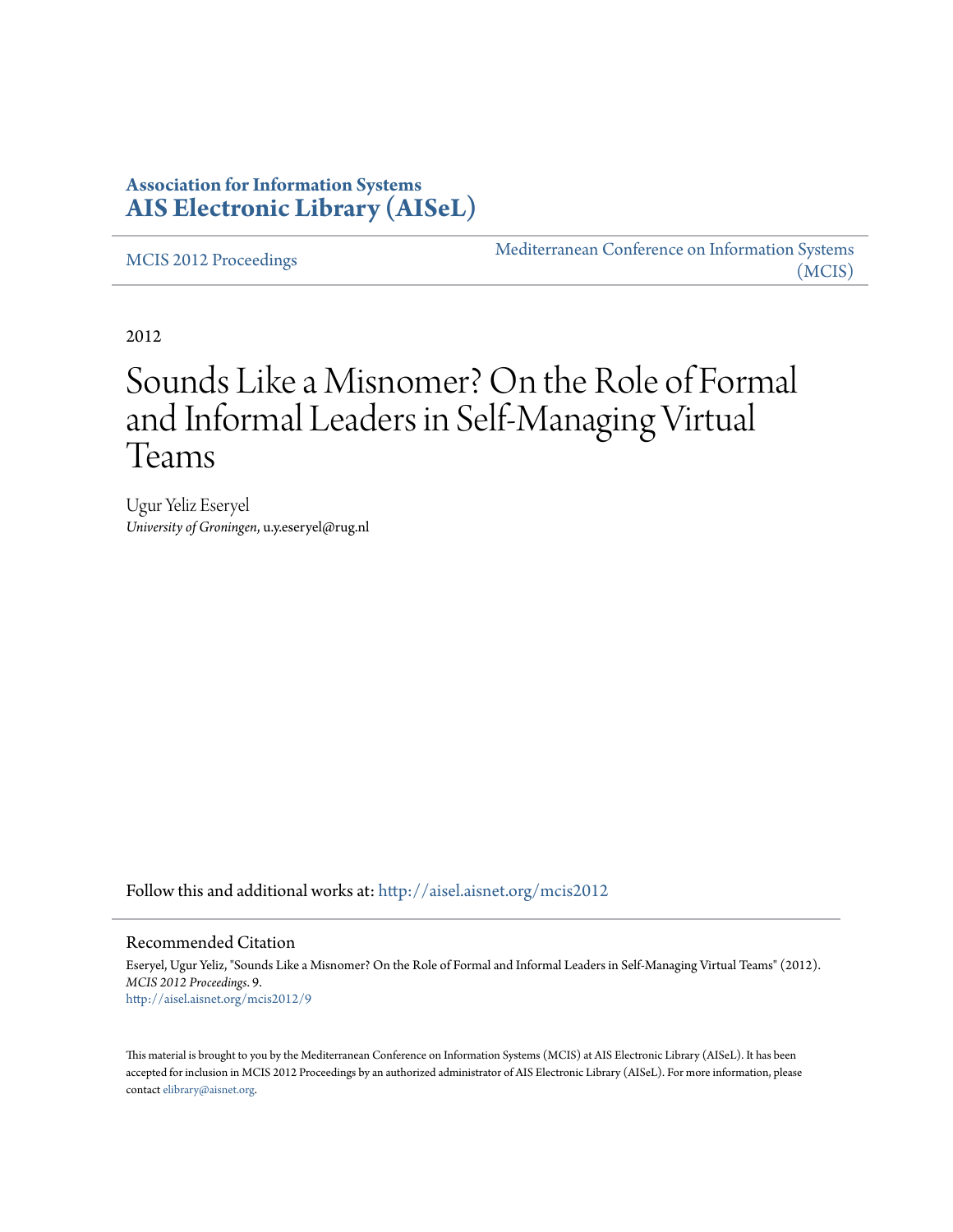## SOUNDS LIKE A MISNOMER? ON THE ROLE OF FORMAL AND INFORMAL LEADERS IN SELF-MANAGING VIRTUAL **TEAMS**

Eseryel, U. Yeliz, Faculty of Economics & Business, University of Groningen, Nettelbosje 2, 9747 AE Groningen, Netherlands, u.y.eseryel@rug.nl

- Pelok, Zita, Faculty of Economics & Business, University of Groningen & Corvinus University of Budapest, peloczita@gmail.com
- Van Uitert, J. Hans, Faculty of Economics & Business, University of Groningen, Nettelbosje 2, 9747 AE Groningen, Netherlands, j.h.van.uitert@rug.nl

#### Abstract

*Self-managing virtual teams are increasingly becoming common in the workplace. While the name self-managing virtual teams, by definition seem to suggest teams without any formal leaders, this is not the case. While some of the self-managing virtual teams have no leaders, many others may have internal or external formal leaders. However, most of the self-managing team research focuses on the leadership that is provided to these teams by external formal leaders. With this research-in-progress study, we aim at explicating the role of all leaders, formal or informal, external or internal. Our research questions are: (1) Which behaviors do individuals manifest to emerge as informal leaders in self-managing virtual teams? 2) In what capacity do formal and informal leaders contribute leadership of self-managing virtual teams? This pilot study is conducted through semi-structured qualitative interviews of key informants from self-managing virtual teams. Despite its abundance, traditional leadership research cannot be claimed to transfer directly to the leadership context of selfmanaging virtual teams. Unique conditions of these novel team environments require focused studies of leadership in virtual team settings. Thus, it is important to combine an inductive grounded theory approach with a deductive literature based approach. This combination allows for confirming which of the self-managing team leadership behaviors already exist in the literature, and identifying the leadership behaviors that do not apply to the SMV team setting, and eliciting behaviors that are only uniquely seen as leadership within the SMV team context. To this end, in this study, we use the research from traditional organizational leadership literature, self-managing team leadership literature and virtual team leadership literature as a way to categorize leader behaviors that are extracted from data based on inductive coding of the interviews. This paper presents the overall study, its motivations, a brief overview of relevant literature, research methods and preliminary findings.* 

*Keywords: leadership; self-managing virtual teams; formal leadership; emergent leadership*

### **1 INTRODUCTION**

This paper provides a pilot-study on how individuals emerge as informal leaders in self-managing virtual (SMV) teams, a novel and increasingly ubiquitous form of organization. This section provides the justification for the study of leadership in SMV teams, introduces the research questions and the context for the study.

Self-managing teams have been common in the United States (Cohen, Ledford Jr, & Spreitzer, 1996; Osterman, 1993; Towers Perrin, 1990) and elsewhere (Kirkman & Benson, 1999). Due to amplified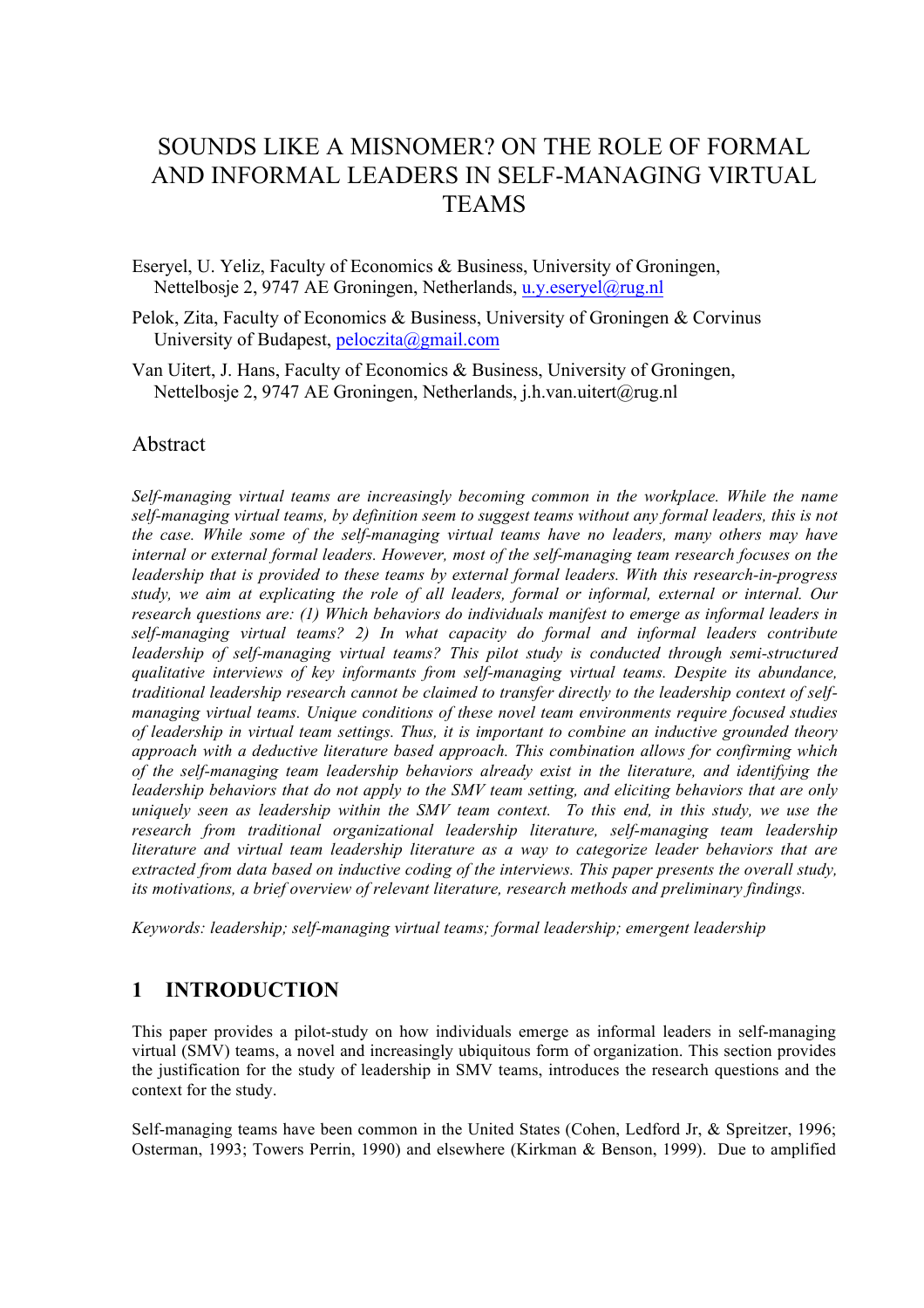global competition, these teams are progressively also becoming virtual teams (Kirkman & Shapiro, 1997). A self-managing virtual team is a virtual team with a high degree of decision-making autonomy and behavioral control at the work-group level… (where) a much greater emphasis is placed on control from within the group (Adapted from Manz & Sims, 1980).

SMV teams enable companies to take advantage of experts who might be distributed around the world. Yet, they are difficult to lead and manage due to challenges such as incongruent temporal rhythms (Hinds & Bailey, 2003), cultural and organizational differences, lack of non-verbal cues (Sproull and Kiesler, 1986), time zone differences (Maznevski & Chudoba, 2000), time delays in receiving feedback (Yoo & Alavi, 2004), language barriers, differences in understanding and lack of shared frame of reference (Cramton, 2001). Organizational behavior and small group researchers suggest that leadership is one of the most important variables that contribute to the development of effective teams (Kozlowski, Gully, McHugh, Salas, & Cannon-Bowers, 1996). Kayworth and Leidner's (2001) review of existing studies of virtual teams suggests that team leadership is also vital for virtual teams. Given the increasing ubiquity of SMV teams, it is crucial to understand how leadership manifests in these teams, and how leaders contribute to the teams.

While self-managing virtual team, by definition seems to imply lack of formal leaders, this is not the case in practice (Manz & Sims Jr, 1987). In fact, many teams have "external leaders" who support the SMV teams, or have some sort of formal manager/administrator role with a laizzes-faire approach to leadership, therefore enabling the team to act as an SMV team. Regardless of the existence of a formal role virtual teams whose members work interdependently and have the collective authority and responsibility of managing and performing relatively whole tasks can be identified as self-managing virtual teams (De Jong, De Ruyter, & Lemmink, 2004). Understanding leadership in these teams require understanding both how informal leaders emerge and contribute to the team as well as how formal internal and external leaders contribute to the team. However, most self-managing team leadership literature focuses on external leaders of self-managing teams.

The goal of this pilot study is to identify emergence and manifestation of leadership in two types of SMV teams, those with a formal leader, and those without any formal leaders. The ultimate goal of this in-process-research paper is to fill this literature gap and answer the following research questions: Which behaviors do individuals manifest to emerge as informal leaders in SMV teams? 2) In what capacity do formal and informal leaders contribute leadership of self-managing virtual teams?

### **2 LITERATURE REVIEW**

While self-managing teams are important for software development and other teams (Carmel & Sawyer, 1998), creating and leading such teams is a challenge (Moe, Dingsoyr, & Dyba, 2009) and may be resisted by the employees (Kirkman & Shapiro, 1997). Most studies of self-managing teams focus on how external leaders create certain structures in order to foster team's self management (Wageman, 2001). Key findings of this stream of literature show that that how formal external leaders design their teams (Manz & Sims Jr, 1987; Salas, Sims, & Burke, 2005; Stewart & Manz, 1995), empower teams (Druskat & Wheeler, 2003) and the quality of their coaching (Stoker, 2008; Wageman, 2001) influence team self-management and success. While the self-managing teams, by definition suggest internal leadership (Manz  $\&$  Sims Jr, 1987), there are very few studies of emergent leadership of self-managing virtual team members (for e.g., Carte, Chidambaram, & Becker, 2006; Kevin Crowston, Heckman, Misiolek, & Eseryel, 2007; Eseryel, 2009).

While there is abundant literature on leadership, the unique conditions of SMV teams make it difficult to generalize the findings of organizational leadership studies in these settings without focused studies. (Carte et al., 2006; Hooijberg, Hunt, & Dodge, 1997; Zhang & Fjermestad, 2006). The key challenge is to identify which of the leadership behaviors apply to the SMV setting, which ones do not apply and which new behaviors emerge as leadership SMV teams that have not been considered as leadership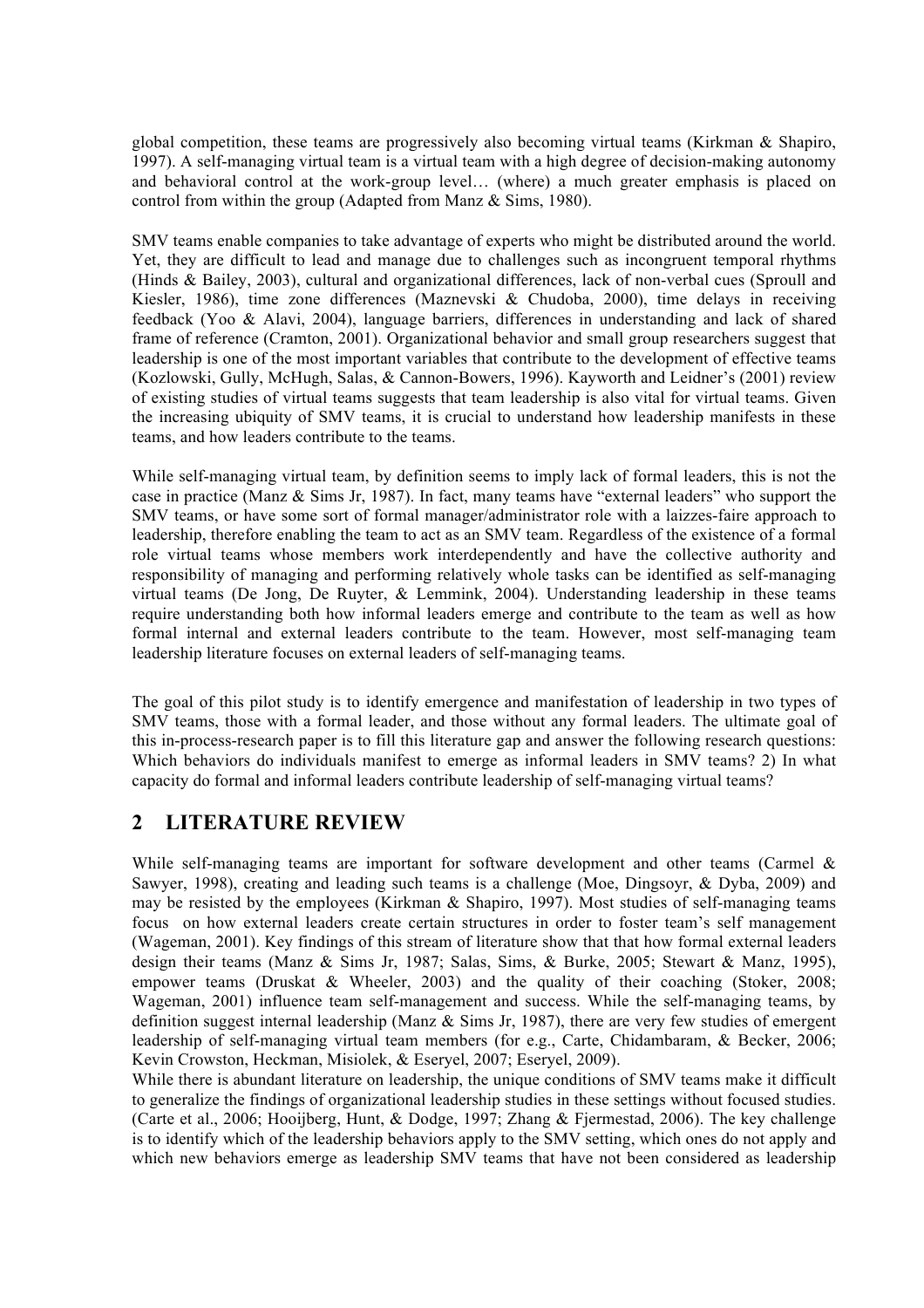within traditional organizations. Similar arguments were made for self-managing teams. For example Cummings (1981) and Hackman (1986) suggest that the general group effectiveness models do not apply to self-managing teams. Focused studies of leadership in the novel environments SMV teams are needed (Bell & Kozlowski, 2002; Yoo & Alavi, 2004; Zaccaro & Bader, 2003; Zhang & Fjermestad, 2006).

Since this study focuses on leader behaviors, behavioral leadership literature will be provided next. Behavioral leadership studies emerged out of three groups of researchers: Bales and his associates at Harvard, the Ohio State Leadership Center (in the late 1940s), and the Institute for Social Research at the University of Michigan (Bass, 1990; House & Aditya, 1997). Most recently, Yukl and colleagues distinguished between task- and relationship-oriented behaviors in his book on leadership in organizations and provided the following definitions (Yukl, 2002): Task-oriented behaviors are those that move the team forward in the accomplishment of its task, such as planning and scheduling work, and coordinating subordinate activities (Yukl, Gordon, & Taber, 2002). Relationship-oriented behaviors are those that allow the team to maintain a positive social environment—for example by showing trust and confidence, acting friendly and considerate, keeping subordinates informed, and providing recognition for subordinates' accomplishments" (Yukl et al., 2002). The four types of leadership behaviors below are identified based on Crowston, Heckman and Misiolek's (2007) categorization of the leadership behaviors in the behavioral leadership literature. According to this, leaders can help advance the group's work by either making substantial work-related or by coordinating the work of others. Leaders also contribute to the team environment by helping maintain the group together (group maintenance) and connecting the team to the outside (boundary spanning).

#### **2.1 Task-Oriented Leadership Behavior: Substantive Task Contribution**

Since the earliest leadership literature typically focused on analyzing managers' leadership, substantive task contribution (i.e., actual work behavior) was not a consideration. However, in selfmanaging teams without formal leaders, there is no formally established managerial person (or role) tasked solely with team oversight and task coordination. Instead, everybody is expected to contribute to the work. Misiolek and Heckman (2005) call these kind of task-oriented leader behaviors substantive behaviors based on their study of virtual self-managing student teams. Based on interviews with Free/Libre Open Source Software development team members Scozzi, Crowston, Eseryel and Li (2008) suggested that leadership seems to be correlated with sustained contribution in these teams.

#### **2.2 Task-Oriented Leadership Behavior: Task Coordination**

Yoo and Alavi (2004) concluded that emergent virtual team leaders sent more task-oriented email messages, particularly ones related to coordination. Task coordination is also identified as a leadership behavior in some SMV's without formal leaders (Kevin Crowston, Robert Heckman, et al., 2007; Kevin Crowston, R. Heckman, et al., 2007). The task coordination leadership behaviors include: planning (Yukl et al., 2002) and organizing work (Stogdill, 1974), determining goals (Stogdill, 1974), providing necessary tools, technical infrastructure and technical assistance (Yukl et al., 2002), integrating the teams' contributions (Morse & Wagner, 1978; Yoo & Alavi, 2004), task assignment (K. Crowston, Li, Wei, Eseryel, & Howison, 2007; Morse & Wagner, 1978; Yukl et al., 2002) and defining timeline (T. Kayworth & Leidner, 2000; Stogdill, 1974).

#### **2.3 Relationship-Oriented Leadership Behavior: Group Maintenance**

Group maintenance behaviors keep interpersonal relations pleasant, resolve disputes, provide encouragement, stimulate self-direction and increase interdependence among members (Cartwright  $\&$ Zander, 1960). Leaders' group maintenance behaviors include; encouraging contribution (Bales, 1950; Scialdone, Na, Howison, Crowston, & Heckman, 2007; Yukl et al., 2002), showing trust and confidence (Yukl et al., 2002), acting friendly, considerate and kind (Cartwright & Zander, 1960; T. R. Kayworth & Leidner, 2001; Scialdone et al., 2007; Yukl et al., 2002), helping to develop others / act as mentors (T. R. Kayworth & Leidner, 2001; Yukl et al., 2002), keeping others informed (Yukl et al.,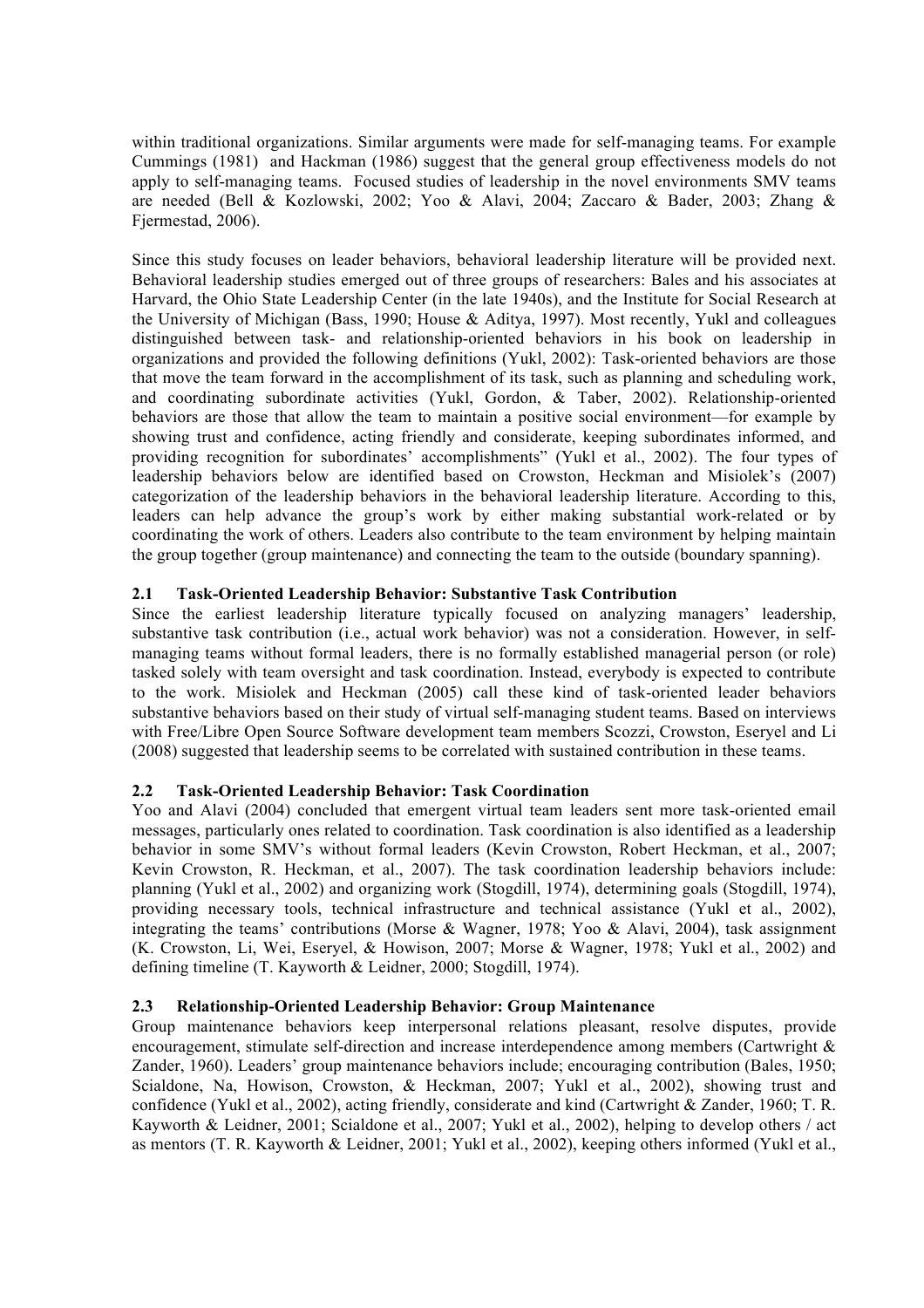2002), resolving conflicts/ releasing tension (Bales, 1950; Bass, 1990; Cartwright & Zander, 1960; Morse & Wagner, 1978) and give or ask for opinion (Bales, 1950; Cartwright & Zander, 1960).

#### **2.4 Relationship-Oriented Leadership Behavior: Boundary Spanning**

The relationship-oriented functions of leaders are not limited only to relationships within the team. Ancona and Caldwell (1988) observed that there are leadership functions of maintaining relations with individuals and groups outside the team, called boundary-spanning. Boundary (spanning) roles can be defined as links between the teams and their environment (Aldrich & Herker, 1977). Druskat and Wheeler (2003) found that the effective external leaders of self-managing teams acted as an interface between the team and its organizational environment (in Yoo & Alavi, 2004, p. 48).

### **3 RESEARCH METHOD**

Given limited theory about transformational leadership at SMV teams, a qualitative approach is chosen to identify relevant constructs that contribute to leadership emergence. At the core of qualitative paradigm is the notion that people assign meaning to the objective world and relevant phenomenon (such as leadership) and their experiences are situated within social context (team context in this case) (Tesch, 1990). Informal leadership emergence is a perceptual concept: a person is identified as a leader when others perceive them as a leader. Thus, qualitative paradigm is appropriate for understanding the social phenomenon of leadership from the viewpoint of participants in creation of the leadership phenomenon, through detailed descriptions of actions (leadership behaviors) and through the richness of meaning associated with observable behavior (Wildemuth, 1993). Qualitative interviews are based on conversation, and interviewees are meaning makers, not passive conduits for retrieving information from an existing vessel of answers (Holstein & Gubrium, 1995). We chose qualitative interviews to derive interpretations from respondent talk (Warren, 2001). These types of studies are especially useful for developing theoretical insights when research focuses on areas that extant theory does not address well (Ozcan & Eisenhardt, 2009).

#### **3.1 Data Collection**

Our data includes interviews with the members of 51 teams originated in the Netherlands. Interviewees were identified based on convenience sampling based on the following requirement: Self-managing virtual teams are identified based on the following definition: (1) Each team has at least 2 members, (2) team members are geographically distant, (3) team members use ICTs in order to communicate with each other and coordinate their work activities.

Interview protocol consisted of four major parts describing the nature of the team, its work-processes, member contributions and influence and team roles. Finally, the interviewees were asked to identify leader(s) with the following question: "Would you say your team has one leader, more than one leaders or no real leaders?". Then for each leader they identified, they were why they perceive that individual as leader.

Open-ended interviews lasted about 40-70 minutes. The interviews were carried out in the Netherlands, mostly through face-to-face interviews and over Skype conference call, due to travel restrictions and the participants' availability. The oldest team, as an exception, worked together for 16 years on a Dutch governmental translation services project. Table 1 provides descriptive data about the interviews.

Out of 51 teams, 28 work from different locations in the Netherlands, 7 have multinational members from across Europe and 13 have intercontinental team members, (there is no specific information about the contents of 3 teams). Among the teams, 16 have one formal leader, while the 35 out of 51 confirmed to have informal leaders in addition to the formal one.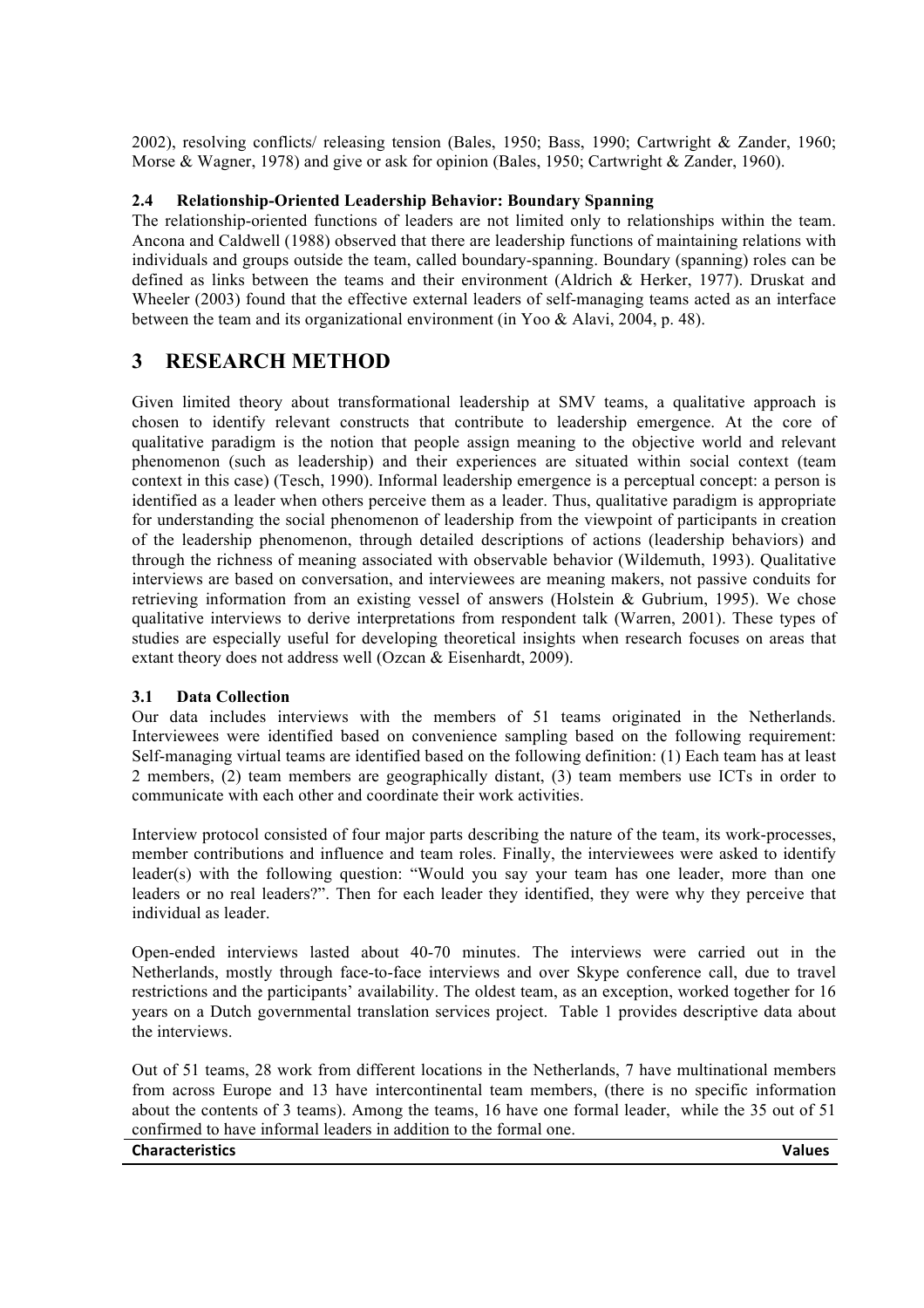| Gender:                         | Male / Female                    | 40/11                     |
|---------------------------------|----------------------------------|---------------------------|
| <b>Interviewee Role:</b>        | Team leader / Team member        | 24/27                     |
| <b>Team Duration:</b>           | Range / Average                  | 1 to 16 years / 3.29      |
| <b>Interviewee Involvement:</b> | Range / Average                  | 1 month $-$ 10 years / 27 |
|                                 |                                  | months                    |
| <b>Team Size:</b>               | Range / Average                  | 2 to 40 / 11 members      |
| <b>Team Composition:</b>        | Multinational / Same nationality | 20 teams / 28 teams       |
| <b>Number of Leaders:</b>       | One leader / Multiple leaders    | 16 teams / 35 teams       |

*Table 1. Characteristics of the interviewees in their team of SM virtual team*

#### **3.2 Data Analysis**

Interviews were transcribed and analyzed using grounded theory methodology (Glasser and Strauss, 1967). Each interview transcription ranged from 7 to 15 pages. We used two levels of coding, open coding and selective coding (Charmaz and Mitchell, 2001). Data was coded according to grounded theory method by the second author and reviewed by the first author.

## **4 FINDINGS AND DISCUSSION**

In our study, we had asked in general about who is perceived as a leader. Our findings show that formal managers are typically also perceived as leaders. Yet, in some teams, in addition to managers, other individuals may also be viewed as leaders. In both cases, the team members can easily identify the leadership behaviors of these individuals. In addition to formal and informal leaders, interviewees mentioned the existence of ephemeral leadership of one or more members when a situation requires. However, these individuals do not exhibit leadership on a continuous basis or have formal role, and hence, they are not perceived as leaders. As an interviewee mentions:

*"We only observe leadership when there is a problem. For example, if I don't perform my function well, someone says: "Ok guys, we need to finish this because we have been working on it for 30 minutes". He or she becomes a leader at that moment. But it is more situational behavior than a formal leadership; we don't have that person who will solve everything."*

In comparing formal and informal leaders, we find that both exhibit the following behaviors: contribute to doing work, coordinate the group's task, share knowledge, have good new ideas, show their creativity. They both have an informal relationship with team members and they help resolve conflicts with the team. Table 2 shows the leadership behaviors of formal and informal leaders.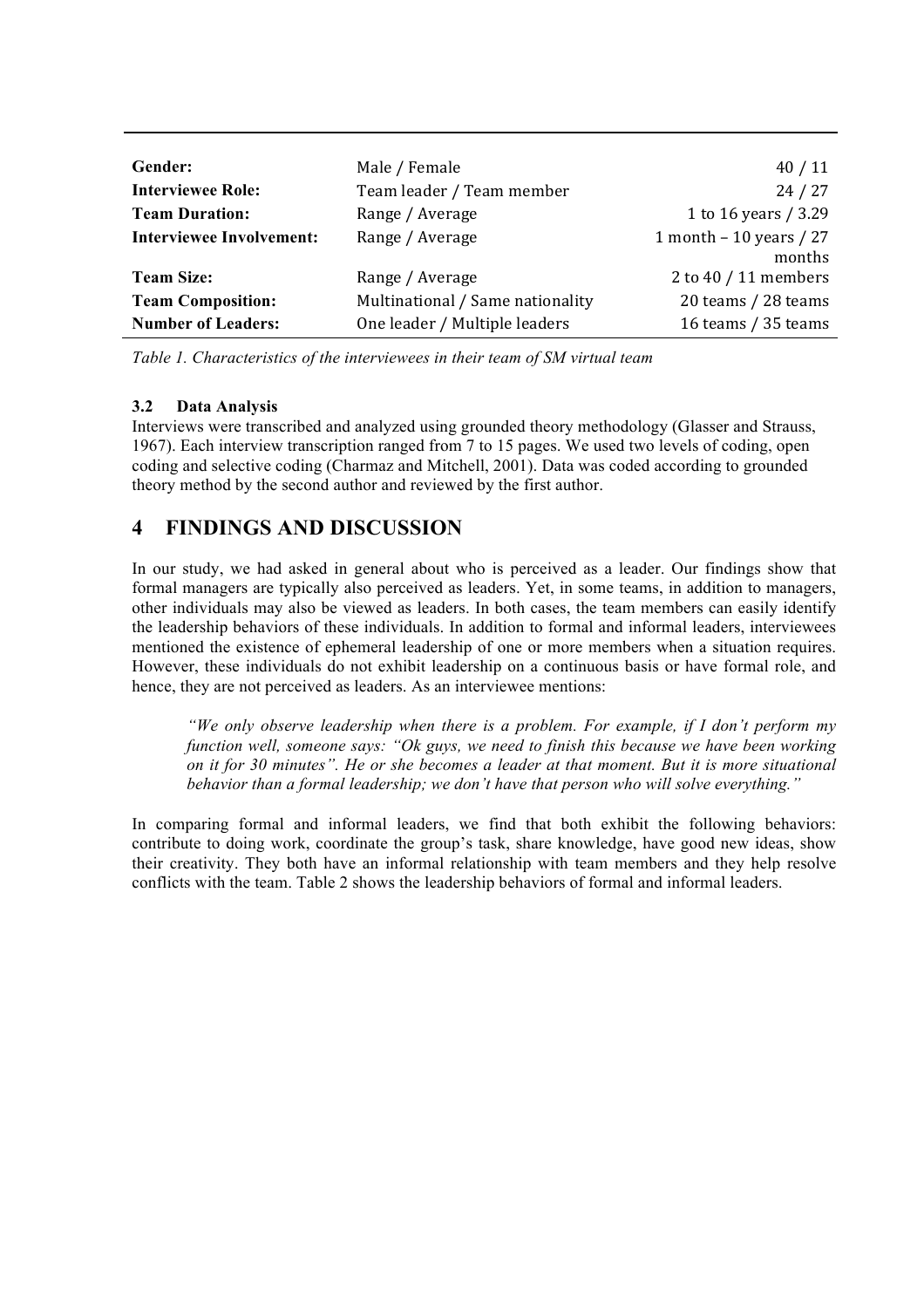|   | <b>Formal Leaders</b>                          | <b>Informal Leaders</b>                                                    |                      | Leadership<br>Category |
|---|------------------------------------------------|----------------------------------------------------------------------------|----------------------|------------------------|
| 4 |                                                | task contribution                                                          |                      |                        |
|   | knowledge contribution                         | 13                                                                         |                      |                        |
|   | vision determination                           | 2                                                                          | Task<br>contribution |                        |
|   | new idea or process generation                 | 2                                                                          |                      |                        |
|   | creativity                                     |                                                                            |                      |                        |
| 9 | coordination of team members' actions          | 6                                                                          | Task<br>coordination |                        |
|   | maintaining a positive group environment       |                                                                            |                      | Group<br>maintenance   |
| 3 | facilitating communication, being spokesperson |                                                                            |                      |                        |
|   |                                                | linking project to the rest of the company (upper<br>level or other teams) | 2                    |                        |
| 2 |                                                | connecting to the external markets                                         |                      | Boundary<br>spanning   |
|   |                                                | representing the team to stakeholders                                      |                      |                        |



While both informal and formal leaders seemed to provide similar benefits to the team, the informal leaders seemed to differentiate themselves by how much they support and enable others by giving their opinions, or helping others. Generally our respondents mentioned how friendly, and approachable the informal leaders are. Moreover being reliable and always available were other important aspects of informal leaders.

*"He does not pretend he has the right answer. He always sits and thinks and ... weighs all the information he has in order to make a decision. He's always approachable. There has not been one situation – and I am sure I am not the only one who can say this – when I went to him and he said 'I'm not helping you because I am not in the mood or I don't want to because you should have known that already' . So, he is helpful."*

*"He brings in quite some experience on the technical side of our team. He helps out other members with questions about coding and compiling."* And another time: *"He is great in fresh perspectives and new ideas. If everybody is just going forward he is the one who says stop and keeps everybody sharp on details."*

Table 3 shows the task- and relationship-oriented leadership behaviors exhibited by teams with one leader and teams with more than one leader. These findings are interesting in that they show a variety of leadership behaviors exhibited by formal and informal leaders of self-managing virtual teams. However, at this stage of the analysis, we have not found observable differences between the informal and formal leadership of self-managing teams. Perhaps the difference lies in whether the behaviour is done voluntarily, as in the case of informal leaders mentioned above, or as part of formal duties, as the quote below indicates:

*The department head has mainly the task of keeping the atmosphere positive within the group. This is not changed by the project or other matters."*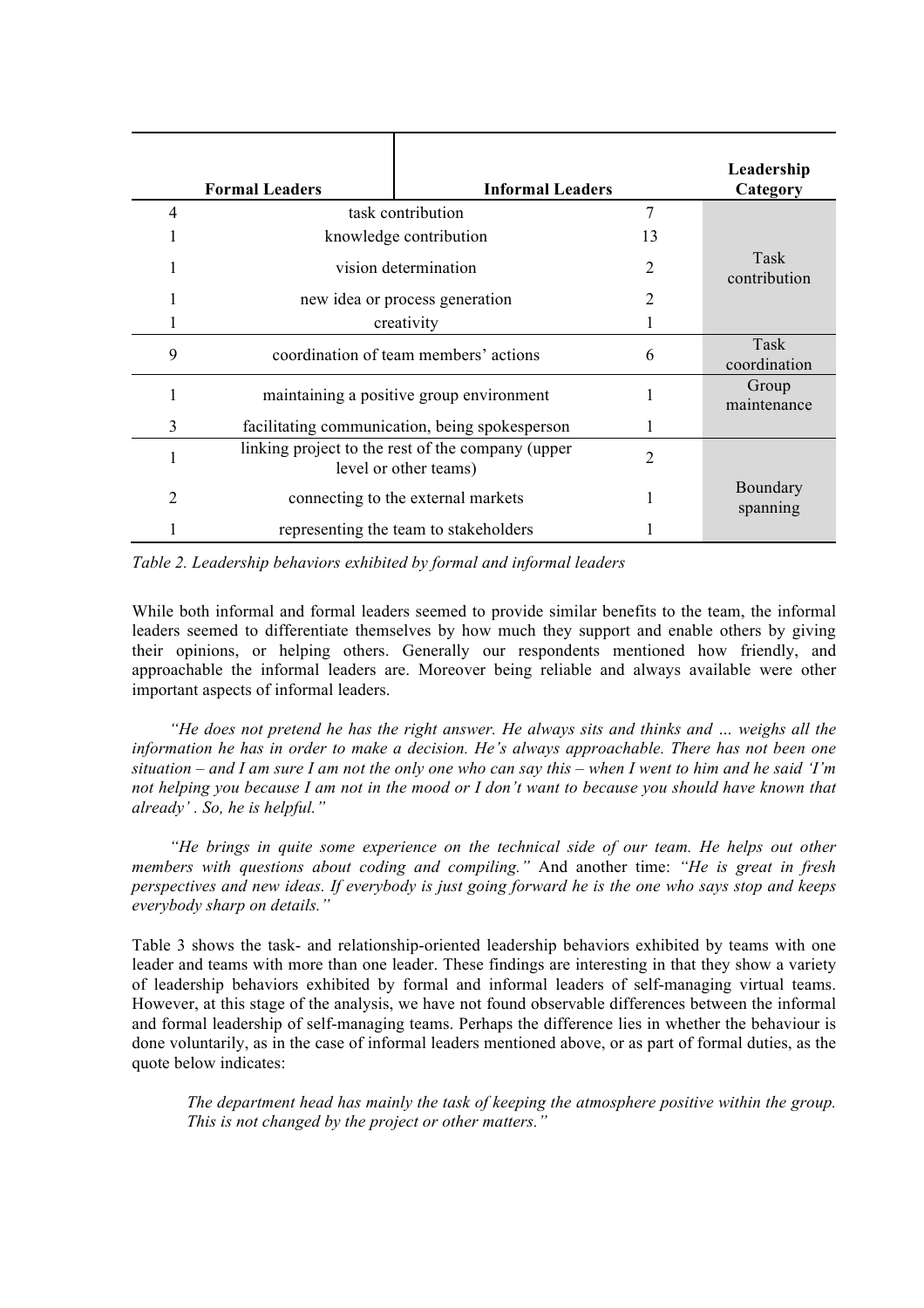| <b>Task-Oriented Leadership Behavior</b>         |                   |                     |                    | Relationship-Oriented Leadership Behavior                      |                     |                                           |                   |                     |                                        |                |
|--------------------------------------------------|-------------------|---------------------|--------------------|----------------------------------------------------------------|---------------------|-------------------------------------------|-------------------|---------------------|----------------------------------------|----------------|
| Teams with more leaders<br>Teams with one leader |                   |                     |                    | <b>Teams with more leaders</b><br><b>Teams with one leader</b> |                     |                                           |                   |                     |                                        |                |
|                                                  | Formal<br>Leaders | Informal<br>leaders |                    | Formal<br>Leaders                                              | Informal<br>Leaders |                                           | Formal<br>Leaders | Informal<br>Leaders |                                        | Formal Leaders |
| task<br>coordination                             | $\overline{9}$    | 6                   | $\mathbb{I}$       | $\mathbf{1}$                                                   | $\pmb{0}$           | external<br>mentor                        | $\mathbf{1}$      | $\boldsymbol{0}$    | creating<br>positive<br>atmosphere     | $\mathbf{1}$   |
| task<br>contribution                             | $\overline{4}$    | $\tau$              | $\ $               | $\boldsymbol{0}$                                               | $\mathbf{1}$        | spokesperson                              | 3                 | $\boldsymbol{0}$    | recruiting<br>team<br>members          | $\mathbf{1}$   |
| knowledge<br>sharing                             | $\mathbf{1}$      | 13                  | $\ $               | $\sqrt{2}$                                                     | $\mathbf{1}$        | recruiting<br>team<br>members             | $\mathbf{1}$      | $\boldsymbol{0}$    | knowing the<br>team                    | $\mathbf{1}$   |
| discussion<br>moderation                         | $\boldsymbol{0}$  | $\mathbf{1}$        | $\parallel$        | $\mathbf{1}$                                                   | $\boldsymbol{0}$    | linking<br>project to<br>company          | $\mathbf{1}$      | $\overline{c}$      | customer<br>relationship               | $\overline{c}$ |
| administration                                   | $\overline{2}$    | $\boldsymbol{0}$    | work<br>management | $\mathbf{1}$                                                   | $\boldsymbol{0}$    | informal<br>relationships<br>with members | $\mathbf{1}$      | $\boldsymbol{0}$    | contribute to<br>group<br>functioning  | $\mathbf{1}$   |
| task tracking                                    | 2                 | $\boldsymbol{0}$    | task division      | $\mathbf{1}$                                                   | $\boldsymbol{0}$    | boundary<br>spanning                      | $\overline{c}$    | $\sqrt{2}$          | relationship<br>with upper<br>managers | $\mathbf{1}$   |
| creativity                                       | $\mathbf{1}$      | $\overline{c}$      |                    |                                                                |                     | stakeholder<br>representation             | $\mathbf{1}$      | $\mathbf{1}$        |                                        |                |
| plan<br>development<br>& new ideas               | $\mathbf{1}$      | $\mathfrak{Z}$      |                    |                                                                |                     | delegating<br>roles when<br>absent        | $\mathbf{1}$      | $\boldsymbol{0}$    |                                        |                |
| goal & vision<br>determination                   | $\mathbf{1}$      | $\sqrt{2}$          |                    |                                                                |                     | mediating and<br>resolving<br>conflicts   | $\boldsymbol{0}$  | $\mathbf{1}$        |                                        |                |
| task<br>assignment                               | $\mathbf{1}$      | $\boldsymbol{0}$    |                    |                                                                |                     | group<br>maintenance                      | $\boldsymbol{0}$  | $\mathbf{1}$        |                                        |                |
| logistics                                        | $\mathbf{1}$      | $\boldsymbol{0}$    |                    |                                                                |                     | giving<br>opinions                        | $\boldsymbol{0}$  | $\overline{c}$      |                                        |                |
|                                                  |                   |                     |                    |                                                                |                     | reliable,<br>available                    | $\boldsymbol{0}$  | $\overline{c}$      |                                        |                |
|                                                  |                   |                     |                    |                                                                |                     | helping others                            | $\boldsymbol{0}$  | $\overline{4}$      |                                        |                |

*Table 3. Task- and relationship-oriented leadership behaviors of the formal and informal leaders across teams*

In this study, we show that self-managing virtual teams may have formal or informal leaders and we identified what constitutes leadership behaviors as identified and perceived by team members. A limitation of this study is that data is collected through convenience sampling. Future research is needed that focuses on what differentiate the informal leaders of self-managing teams from the formal ones.

Our finding on ephemeral leadership shows the existence of a third dynamic than formal and informal leadership. It suggests that we need to improve our understanding of temporal aspect of leadership and that we need to investigate the relationship between leadership acts through time and leadership perception.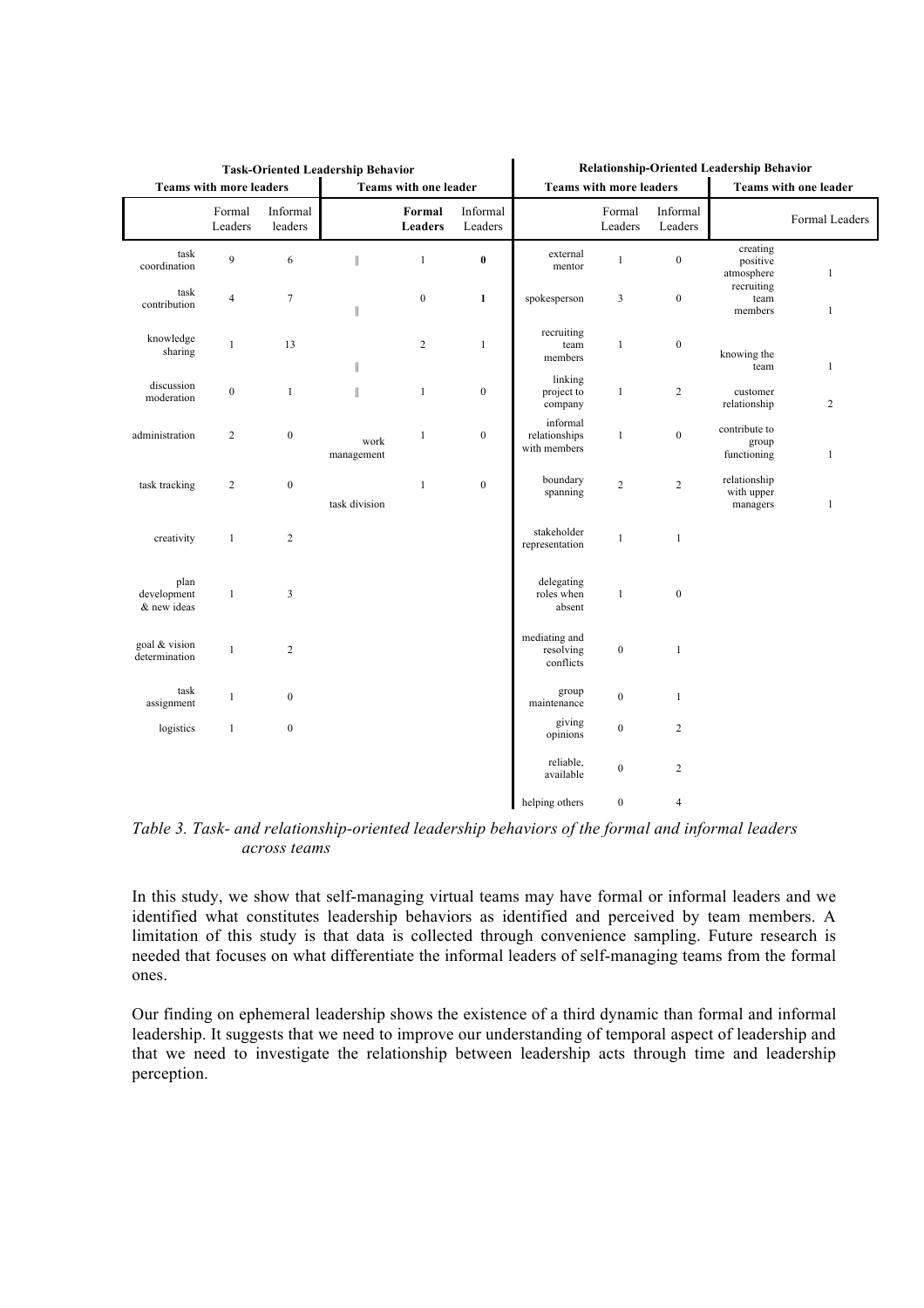#### References

- Aldrich, H., & Herker, D. (1977). Boundary Spanning Roles and Organization Structure. *The Academy of Management Review, 2*(2), 217-230.
- Ancona, D. G., & Caldwell, D. F. (1988). Beyond Task and Maintenance: Defining External Functions in Groups. *Group & Organization Management, 13*(4), 468-494.
- Bales, R. F. (1950). A set of categories for the analysis of small group interaction. *American Sociological Review, 15*(2), 257-263.
- Bass, B. M. (1990). *Bass & Stogdill's handbook of leadership* (3rd ed.). New York: The Free Press.
- Bell, B. S., & Kozlowski, S. W. J. (2002). A typology of virtual teams Implications for effective leadership. *Group & Organization Management, 27*(1), 14-49.
- Carmel, E., & Sawyer, S. (1998). Packaged software development teams: what makes them different? *Information Technology & People, 11*(1), 7-19.
- Carte, T. A., Chidambaram, L., & Becker, A. (2006). Emergent leadership in self-managed virtual teams - A longitudinal study of concentrated and shared leadership behaviors. *Group Decision and Negotiation, 15*(4), 323-343.
- Cartwright, D., & Zander, A. F. (1960). *Group Dynamics: Research and Theory*. Evanston, IL: Row, Peterson & Co.
- Cohen, S. G., Ledford Jr, G. E., & Spreitzer, G. M. (1996). A predictive model of self-managing work team effectiveness. *Human Relations, 49*(5), 643-676.
- Crowston, K., Heckman, R., & Misiolek, N. (2007). *A structurational perspective on leadership in virtual teams.* Paper presented at the IFIP Working Group 8.2 Working Conference on Virtuality and Virtualness, Portland, OR.
- Crowston, K., Heckman, R., Misiolek, N., & Eseryel, U. Y. (2007). *Emergent leadership in selforganizing virtual teams*. Paper presented at the Twenty Eighth International Conference on Information Systems Montreal, Canada.
- Crowston, K., Li, Q., Wei, K., Eseryel, U. Y., & Howison, J. (2007). Self-organization of teams in free/libre open source software development. *Information and Software Technology Journal, Special Issue on Qualitative Software Engineering Research, 49*(6), 564-575.
- Cummings, T. G. (1981). Designing effective work groups. In I. Nystrom, P.C. & W. H. Starbuck (Eds.), *Handbook of Organizational Design* (Vol. 2, pp. 250-271). London: Oxford University Press.
- De Jong, A., De Ruyter, J. C., & Lemmink, G. A. M. (2004). Antecedents and consequences of the service climate in boundary-spanning self-managing service teams. *Journal of Marketing, 68*(2), 18-35.
- Druskat, V. U., & Wheeler, J. V. (2003). Managing from the boundary: The effective leadership of self-managing work teams. *Academy of Management Journal, 46*(4), 435–457.
- Eseryel, U. Y. (2009). *Leadership in a non-traditional setting: Self-managing virtual IS development teams*. Paper presented at the International Conference in Information Systems http://aisel.aisnet.org/icis2009/65
- Hackman, J. R. (1986). The psychology of self-management in organizations. In M. S. Pallak & R. O. Perloff (Eds.), *Psychology and Work: Productivity, Change and Employment* (pp. 87-136). Washington, DC: American Psychological Association.
- Hinds, P. J., & Bailey, D. E. (2003). Out of sight, out of sync: understanding conflict in distributed teams. *Organization Science, 14*(6), 615-632.
- Holstein, J. A., & Gubrium, J. F. (1995). *Active Interview*. Thousand Oaks, CA: Sage.
- Hooijberg, R., Hunt, J. G., & Dodge, G. E. (1997). Leadership complexity and development of the leaderplex model. *Journal of Management, 23*(3), 375-408.
- House, R. J., & Aditya, R. N. (1997). The Social Scientific Study of Leadership: Quo Vadis? *Journal of Management, 23*(3), 409-473.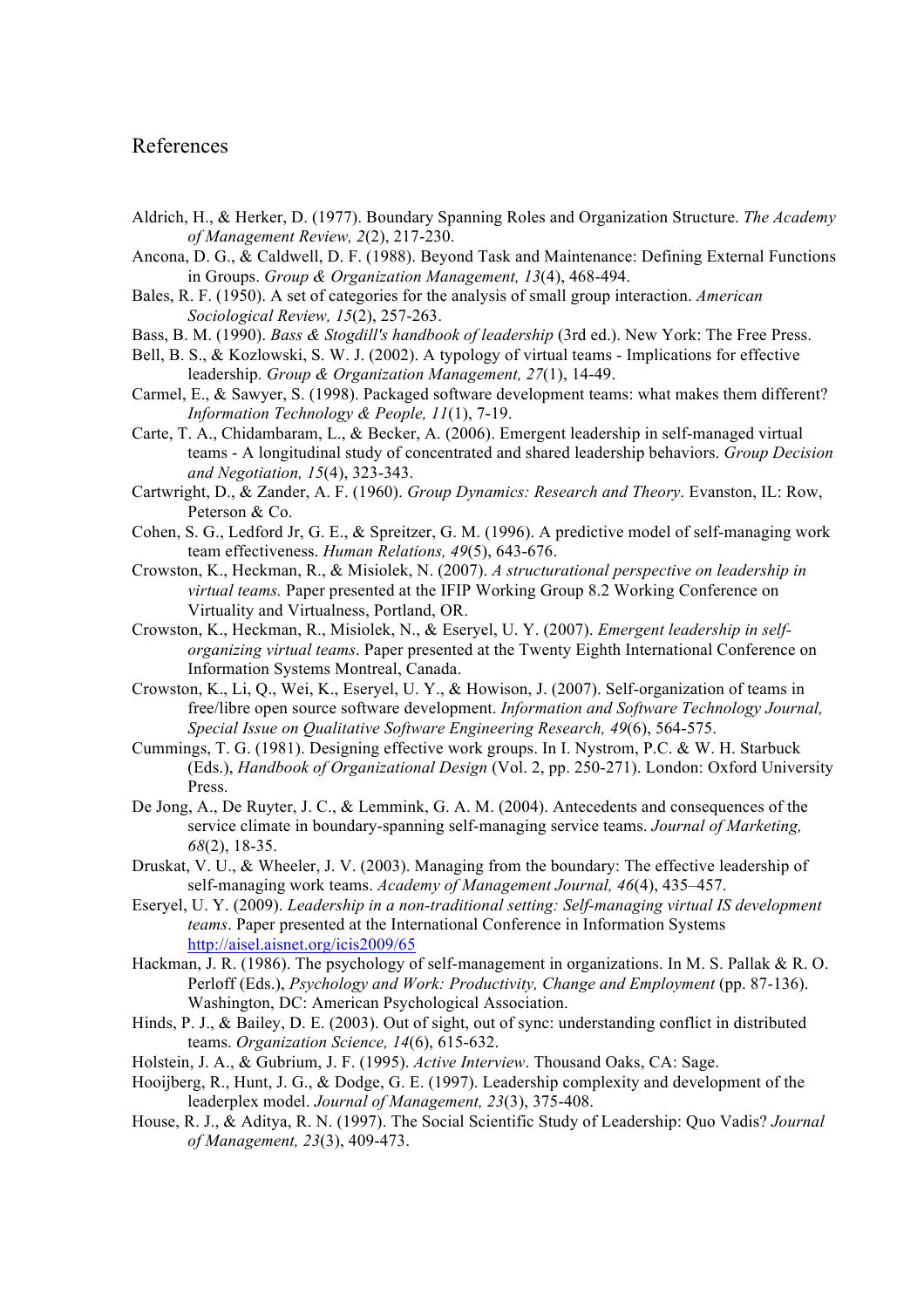- Kayworth, T., & Leidner, D. (2000). The global virtual manager: a prescription for success. *European Management Journal, 18*(2), 183-194.
- Kayworth, T. R., & Leidner, D. E. (2001). Leadership effectiveness in global virtual teams. *Journal of Management Information Systems, 18*(3), 7-40.
- Kirkman, B. L., & Benson, R. (1999). Beyond Self-Management: Antecedents and Consequences of Team Empowerment. *The Academy of Management Journal, 42*(1), 58-74.
- Kirkman, B. L.,  $\&$  Shapiro, D. L. (1997). The impact of cultural values on employee resistance to teams: toward a model of globalized self-managing work team effectiveness. *Academy of Management Review, 22*(3), 730-757.
- Manz, C. C., & Sims, H. P., Jr. (1980). Self-management as a substitute for leadership: A social learning perspective. *Academy of Management Review, 5*(3), 361–367.
- Manz, C. C., & Sims Jr, H. P. (1987). Leading workers to lead themselves: The external leadership of self-managing work teams. *Administrative Science Quarterly, 32*(1), 106-129.
- Maznevski, M. L., & Chudoba, K. M. (2000). Bridging space over time: global virtual team dynamics and effectiveness. [empirical ; read; hardcopy and softcopy]. *Organization Science, 11*(5), 473-492.
- Misiolek, N. I., & Heckman, R. (2005). *Patterns of emergent leadership in virtual teams.* Paper presented at the Proceedings of the 38th Annual Hawaii International Conference, Hawaii.
- Moe, N. B., Dingsoyr, T., & Dyba, T. (2009). Overcoming barriers to self-management in software teams. *Software, IEEE, 26*(6), 20-26.
- Morse, J. J., & Wagner, F. R. (1978). Measuring the Process of Managerial Effectiveness. *The Academy of Management Journal, 21*(1), 23-35.
- Osterman, P. (1993). How common is workplace-transformation and who adopts It. *Industrial and Labor Relations Review, 47*(2), 173-188.
- Ozcan, P., & Eisenhardt, K. M. (2009). Origin of alliance portfolios: entrepreneurs, network strategies, and firm performance. *Academy of Management Journal, 52*(2), 246-279.
- Salas, E., Sims, D. E., & Burke, C. S. (2005). Is there a big five in teamwork? *Small Group Research, 36*(5), 555-559.
- Scialdone, M. J., Na, L., Howison, J., Crowston, K., & Heckman, R. (2007). *Group maintenance in technology-supported distributed teams*. Paper presented at the 2008 Academy of Management Annual Meeting: The Questions We Ask, Anaheim, CA.
- Scozzi, B., Crowston, K., Eseryel, U. Y., & Li, Q. (2008, Jan 7-10). *Shared mental models among open source software developers.* Paper presented at the 41st Annual Hawaii International Conference on System Sciences (HICSS 2008), Hawaii.
- Stewart, G., & Manz, C. (1995). Leadership for self-managing work teams: a typology and integrative model. *Human Relations, 48*(7), 747-770.
- Stogdill, R. M. (1974). *Handbook of Leadership: A Survey of Theory and Research*. New York: Free Press.
- Stoker, J. I. (2008). Effects of team tenure and leadership in self-managing teams. *Personnel Review, 37*(5), 564-582.
- Tesch, R. (1990). *Qualitative research: Analysis types and software tools*. New York: The Falmer Press.
- Towers Perrin. (1990). *Workforce 2000 today: A bottom-line concern*. New York: Towers Perrin.
- Wageman, R. (2001). How leaders foster self-managing team effectiveness: design choices versus hands-on coaching. *Organization Science, 12*(5), 559-577.
- Warren, C. A. B. (2001). Qualitative interviewing. In J. Gubrium & J. Holstein (Eds.), *Handbook of Interview Research: Context & Method* (pp. 83-101). Thousand Oaks, CA: Sage.
- Wildemuth, B. (1993). Post-positivist research: two examples of methodological pluralism. *LIbrary Quarterly, 63*, 450-468.
- Yoo, Y., & Alavi, M. (2004). Emergent leadership in virtual teams: what do emergent leaders do? *Information and Organization, 14*(2004), 27-58.
- Yukl, G. (2002). *Leadership in Organizations*. Upper Saddle River, NJ: Prentice Hall.